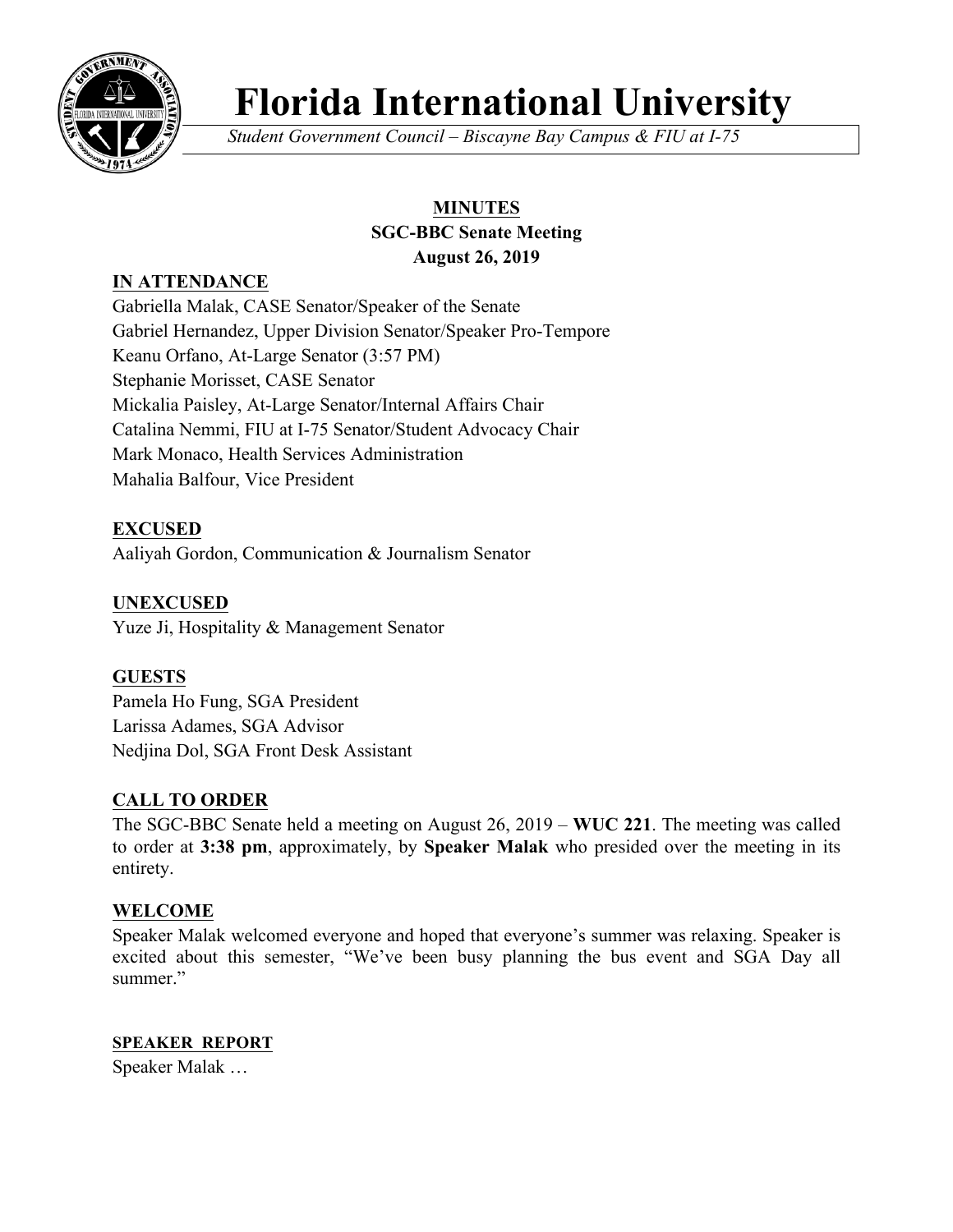- Tabled at the Freshmen Convocation yesterday, it went really well, I told the students about the internship positions that we offer.
- Planning Get Moving with SGA, there will be many councils that will be tabling.
- Will be at the recruitment event tomorrow.
- RSVP if you are going to the bus event at MMC tomorrow.
- September 4th is SGA Day. The theme is "Superhero," I will not be here in the morning, however, I will be present for the afternoon section.
- We need a better system when it comes to tabling because it cannot be the same people tabling at every event.
- Met with John Habib to discuss the Senate Academic Commission.

## **VICE PRESIDENT REPORT**

Vice President Balfour …

- Welcome to this amazing Fall Semester, we have a lot of exciting events this semester.
- Shuttle event is tomorrow, we have to show our faces because we worked hard for this.
- Met with Dr. DeSantis in regards to improving clinic services, bring back Healthy Living at BBC.
- I am working with Bayview Housing in regards to residents paying for shuttle that is now free.
- The 1st meeting for the Senate Academic Commission will in September, email me list of classes that is not frequent at BBC.

## **SPEAKER PRO'S REPORT**

Speaker Pro Hernandez…

- Hope you all had a great semester.
- Will be at the BBC event tomorrow.
- Working on filling up the room with senators as soon as possible.
- SGA Day, we will need a lot of help.
- Plan to get in contact with the new SIPA Advisor.

## **ADVISOR'S REPORT**

Ms. Adames…

- Welcome back, I missed you all, glad you all are back.
- Fill out your forms.
- Waiting for the new polos and jacket.
- The name tags are ready.
- This semester, I want to have one on one meetings with you all.
- You all might receive an email from NACA to do the assessment.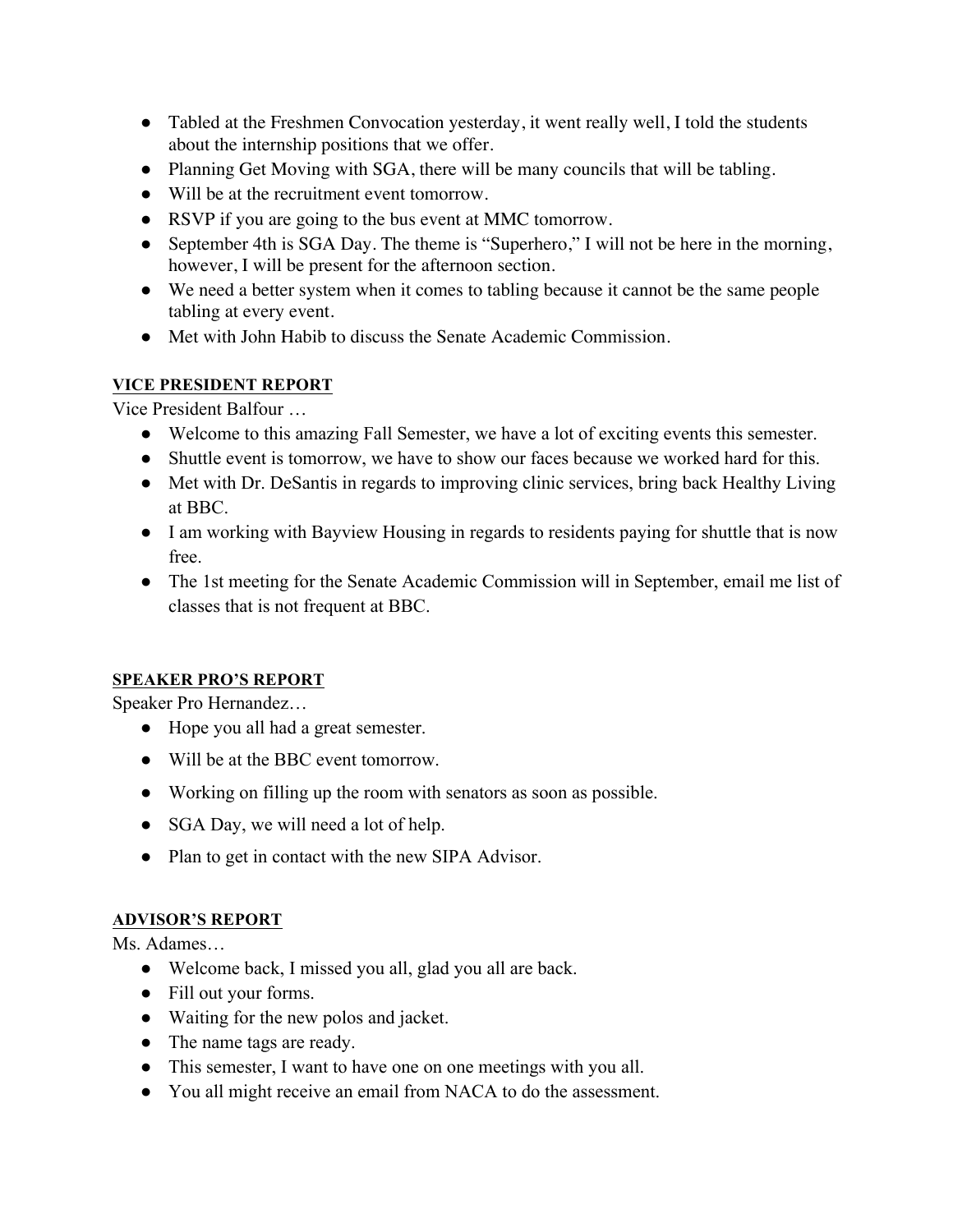- The new council might not have access to the computer yet, please be patient.
- Some of the printers are not working, due to an update we had over the summer, please let me know if it's not working for you.
- Kaila's office hours are Tuesday, Wednesday, and Thursday.
- If you are looking for a job on campus, FIU Embrace is hiring Academic Mentor.
- If you have issue with the 50% rule, you still have until next tuesday to add/drop.
- There will be a Mooncake event on Thursday at 9am in the Hospitality Building looking for volunteers.

Dr. Montgomery…

- Welcome back, wish you all a great semester.
- Promote as much as you can.
- Involvement week flyer is now out.
- Talk to students about coming to events at BBC, we now have free shuttle.

## **OLD BUSINESS**

## **1. Approval of the Minutes**

Senator Orfano moves to approve Senate Meeting Minutes of 7.22.2019. Senator Paisley seconded. Motion passed unanimously.

## **NEW BUSINESS**

# A. Chair/ Committee Nominations

# I. Rules, Legislation, and Judiciary (R.L.J.) Committee Chairperson Position

Speaker Malak explained the position to the council and then proceeds to nomination. There were no nominations for this position.

# II. Operational Review (O.R.) Committee Chairperson Position

Speaker Malak explained the position to the council and then proceeds to nomination. There were no nominations for this position.

# III. Finance Committee

Speaker Malak explained the position to the council and then proceeds to nomination. There were no nominations for this position.

Vice President Balfour stated that each senate are required to be in 2 committees and chairs have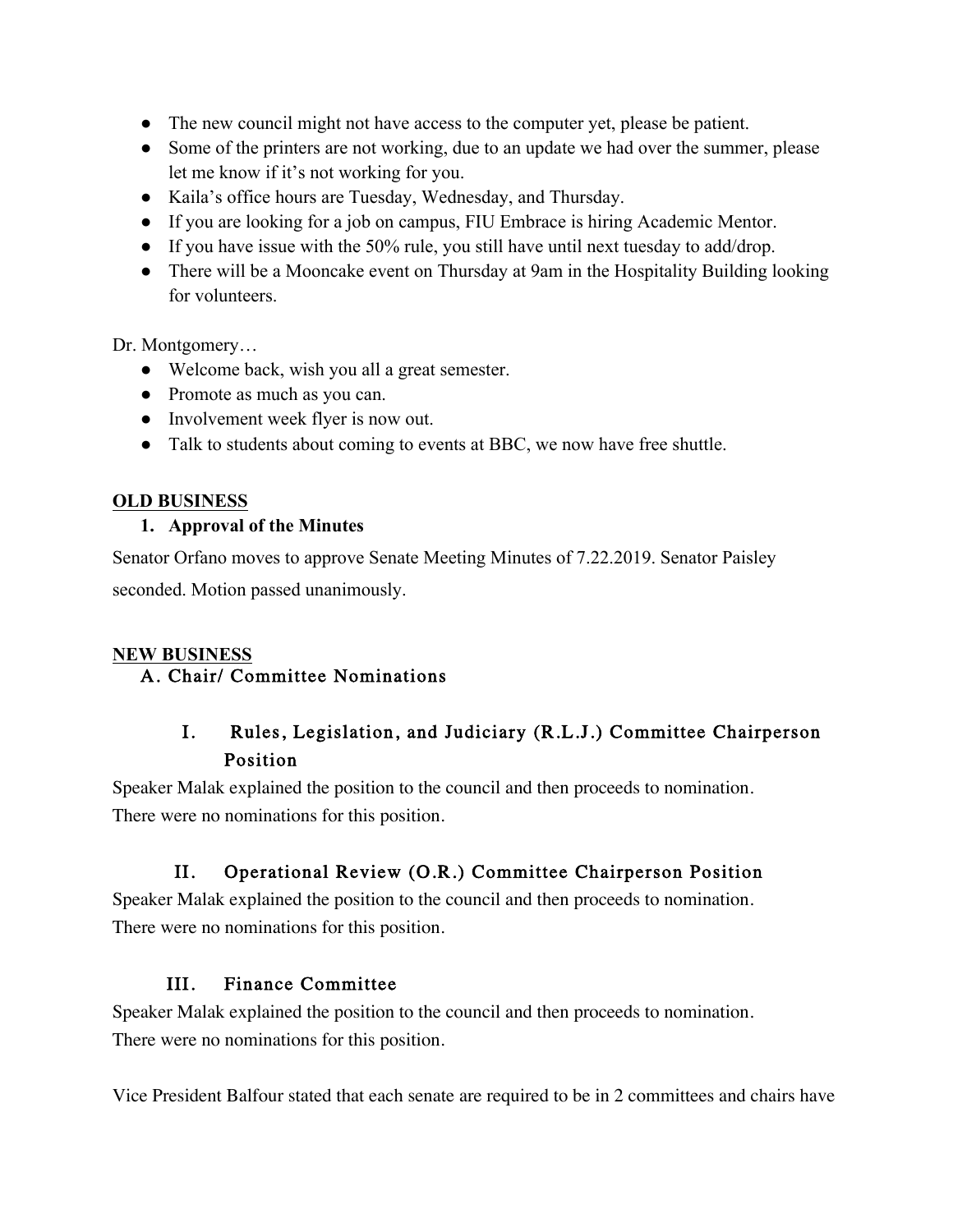to be in one.

Speaker Malak stated, "To join, you have to ask the chair. Also, let others know about the open position."

# B. Senate Goals/Expectations for Fall 2019

## I. Senate as a Whole

Speaker Malak…

- Everyone knows what their expectations are.
- Professionalism: Attend General and Senate Meetings in uniform. If you can't make it, let me know ahead of time.
- Respect
- Efficiency
- Diligence

## II. Chairs/Committees

Speaker Malak…

- Efficiency: Make sure you do the 7hrs or 5hrs per week.
- Update Speaker Pro
- Be Organize
- Communicate with us for any concerns.

# III. Individual Senate Goals

Speaker Malak…

- Respect everyone, respect the commitment you make to join SGA.
- Wear Polos.
- Speak with your Deans.
- Communications: If need help, speak with us.
- Professionalism
- Team Work

## IV. Legislation Deadline

Speaker Malak stated, "Start working on legislation, make sure it is meaningful."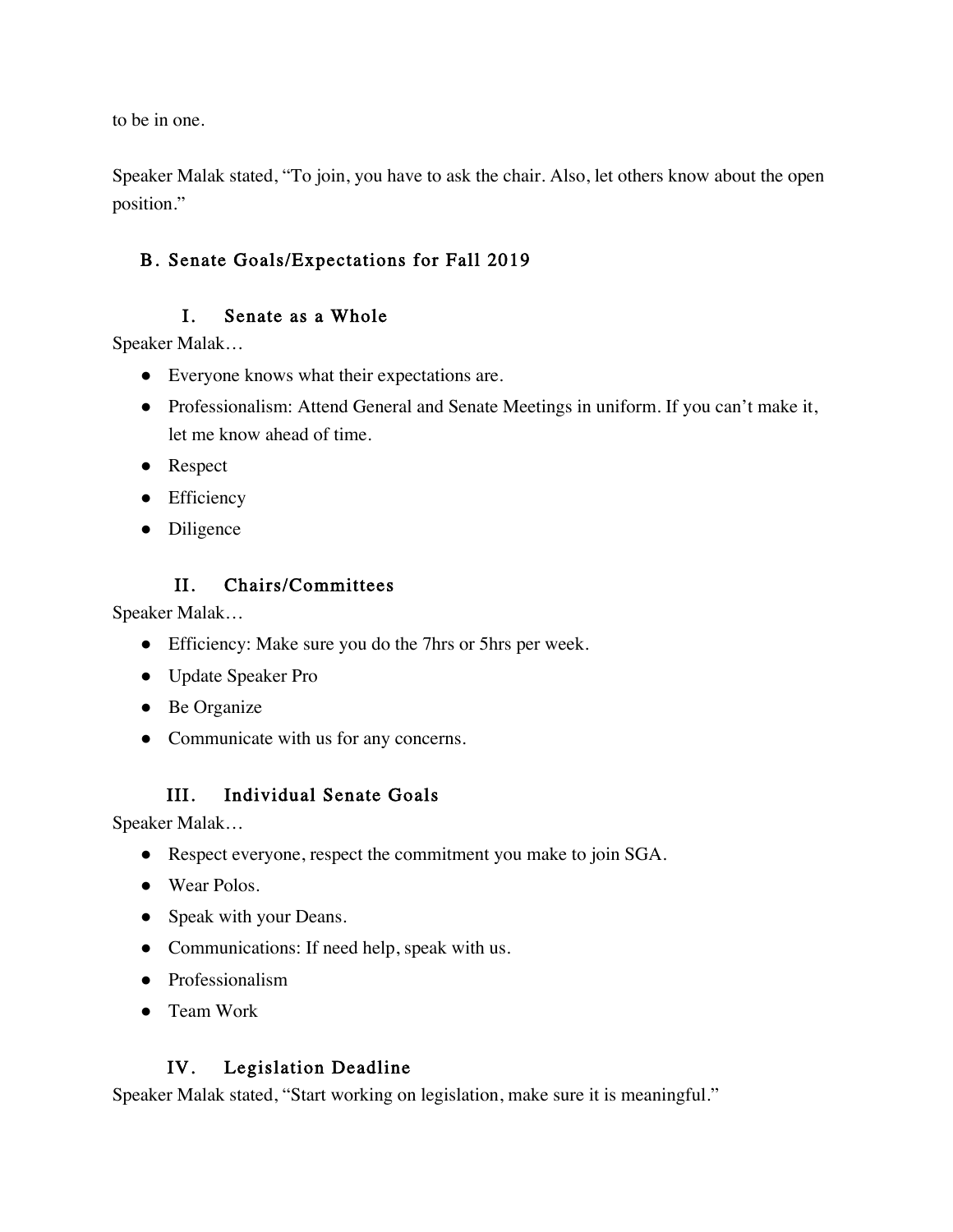October 7th, 2019 is the legislation deadline.

## C. Senate Academic Commission

## I. Introduction of the Senate Academic Commission

Vice President Balfour: This is a super important commission that started with Former Speaker Habib. If you are an Upper Division or At-Large Senator, you must join this Commission. There will be two spots open for any other Senators, however they can't be from the same schools because we want every schools/programs to have a voice. We need you all to be focused and dedicated.

Dr. Montgomery: Did you guys speak with Dr. Ortiz about this? President Ho Fung: We will contact him again. Vice President Balfour: We sent the Bill to him last year.

## II. Goals of the Senate Academic Commission

Vice President Balfour: There will be for this commission in Mid-September, that meeting is to take action.

President Ho Fung: This commission is important because FIU goal is for its students to graduate in 4 years and we are looking for many ways for that to happen. Senator Orfano: Who is the Chairperson for this Commission? Vice President Balfour: I am.

# III. Nominations for the Senate Academic Commission

Speaker Malak opened floor for nomination.

Speaker Malak stated, "Senator Nemmi is working towards having this Commission at i75." Ms. Adames: When are you guys meeting? Vice President Balfour: Two times each Semester, Fall and Spring.

There were no nomination.

## D. Congress Meeting

Speaker Malak gave the council four possible dates to choose from for the Congress Meeting. The dates were: September 16, September 30, October 14, and October 21.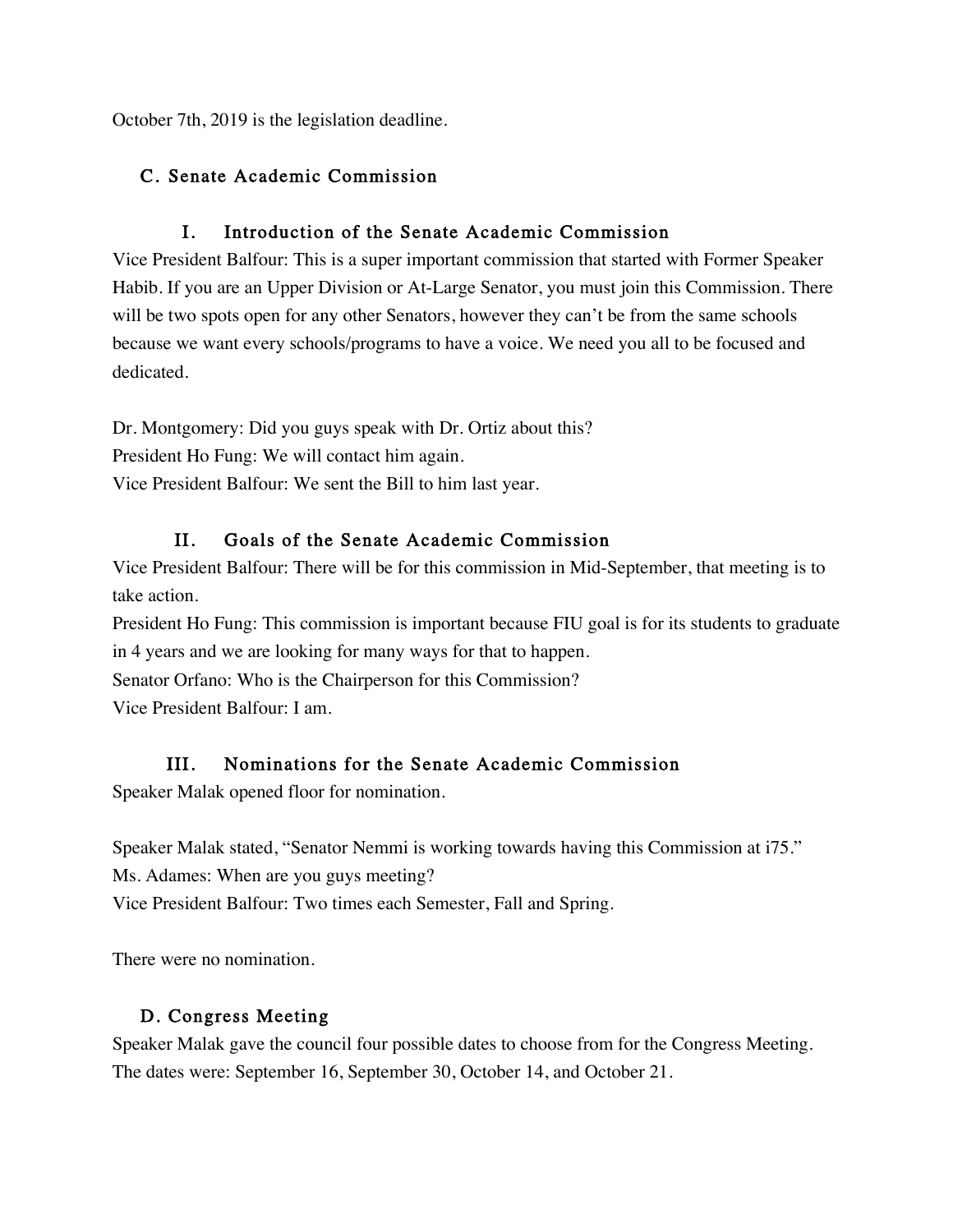Vice President Balfour: We should should two best dates and send them for MMC council to choose which one will be best for them.

The best two dates that the council agreed on were September 30th and October 21st.

Speaker Malak: I will send the two dates to MMC for them to choose.

#### E. Senate Assignments

Speaker Malak: Senate Assignments are due today.

#### **DISCUSSION**

#### **A. Open Forum**

#### **I. Student Concerns**

A Psychology Research student: There's no opportunity for undergraduate psychology students to do research.

Vice President Balfour: FIU Police is blocking the double parking. Students are also saying that FIU Police takes 30 min to get here.

*Point of Personal Leave - Senator Nemmi - 4:38PM*

Ms. Adames mentioned the to go person for any Police concerns at BBC is Major Gomez.

#### **II. Senate Concerns**

There was no Senate Concerns.

#### **III. Additional Comments, Suggestions, Concerns**

Senator Monaco: There's a branch on the way to FIU that looks like it is about to fall. Dr. Montgomery: If it's not on FIU campus, we might have to bring that North Miami Police.

#### **REPORTS**

#### **I. Student Advocacy Chair's Report** Senator Nemmi..

• No Report

#### **II. Internal Affairs Chair Report**

Senator Paisley…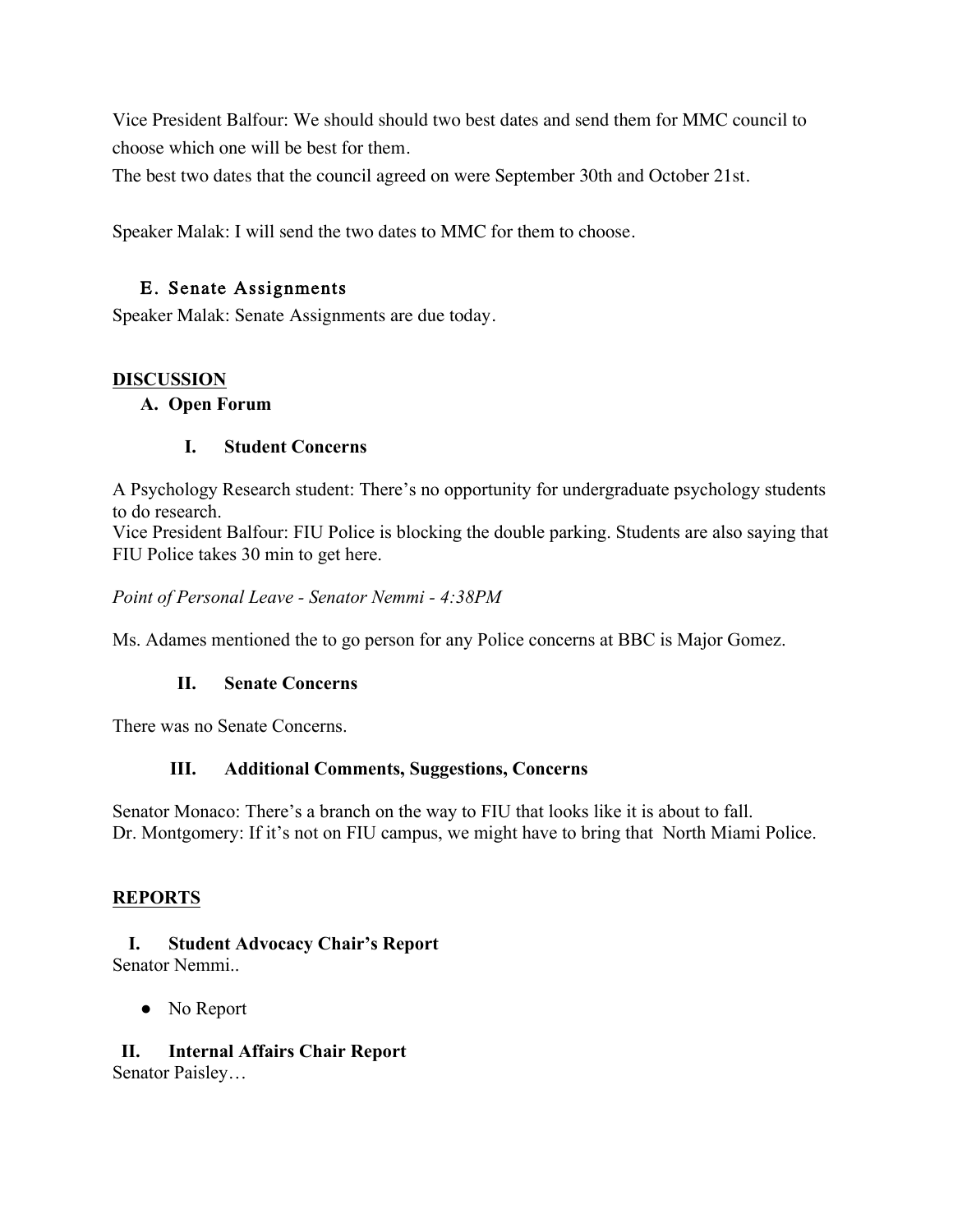- Over the summer, I have had the chance to meet with President Ho Fung and Vice President Balfour in order to discuss ideas and plans for this year's Leadership Lounge. We have come up with a few potential dates and will provide more information as we have made more plans.
- In efforts to create a better system for SGA officials to meet their tabling requirements, I will be sending out calendar invites for upcoming events with tabling opportunities. For those who are interested in tabling, I will send out a form/doodle to ensure that there is representation for the entirety of the event.

## **III. Finance Chair Report**

Senator Morisset…

●

#### **IV. Senate's Report**

Senator Orfano…

- Will update Legislation tomorrow
- Might be my last Senate meeting with you all.
- Submitted my application for Chief of Justice.

#### **V. President's Report**

- We're looking for impact, "Walk the talk" Vice President Balfour
- "We have to be better by being better." President Rosenberg
- Couldn't ask for a better team.
- Will report everything on Wednesday at the General Meeting, including Presidential Address, appointment, and more.
- Tomorrow is a big event, show face.

## **ANNOUNCEMENT**

- Get Moving With SGA 8/27
- Panther Luau 8/29
- Soccer Game 8/30
- SGA Day September 4th
- Football Game September 7th

*Senator Orfano moved to adjourn the meeting at 4:51 PM. Senator Paisley seconded the motion.*